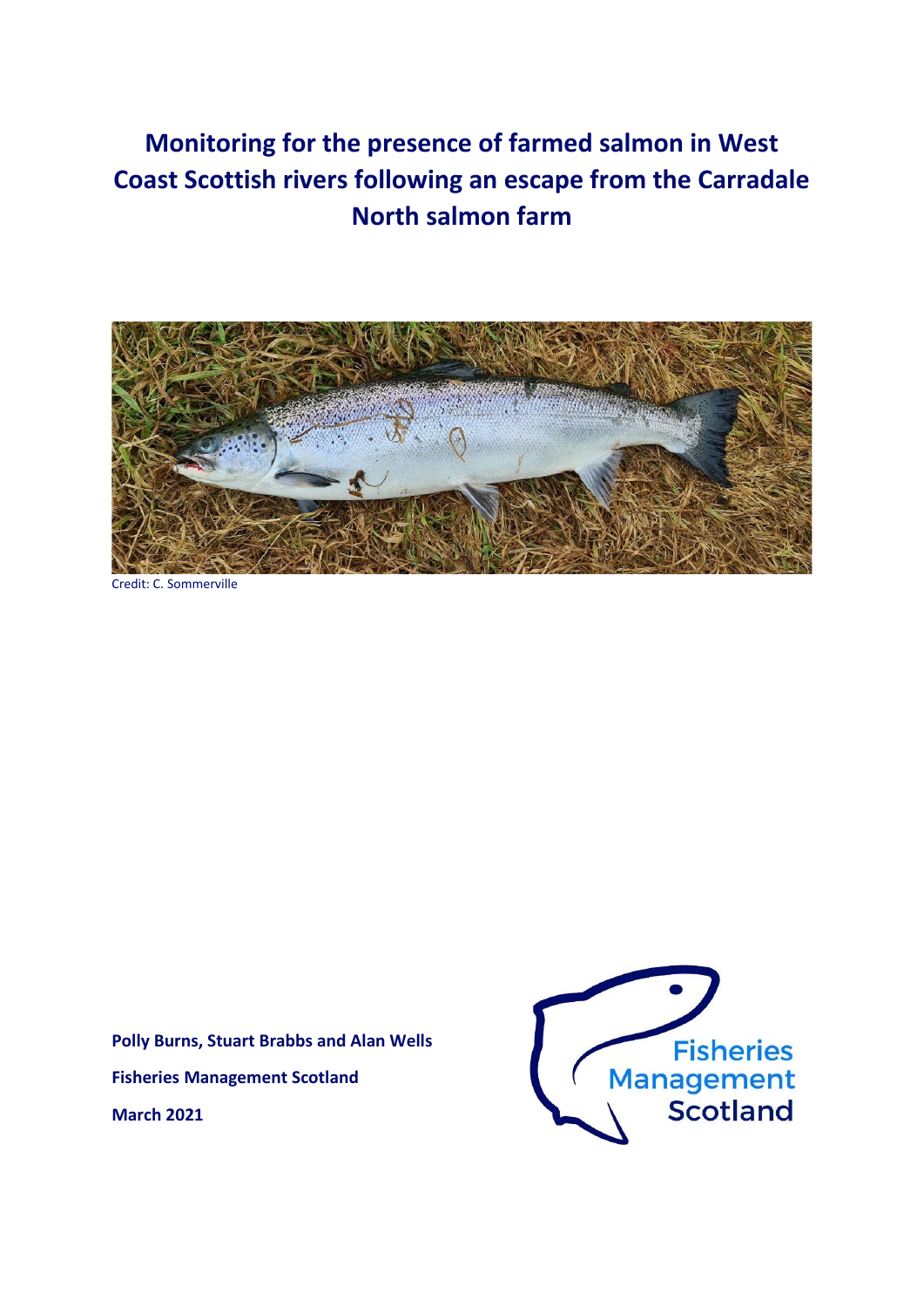### **Introduction**

Atlantic Salmon *Salmo salar* (referred to as salmon hereafter) have been in steady decline in Scotland, facing pressures from a variety of sources both natural and anthropogenic.

Escapes of farmed salmon can have negative impacts on wild salmon populations through genetic introgression arising from interbreeding which reduces salmon production and survival. In addition, direct ecological interactions such as competition for resources can occur. For populations of wild salmon already below their conservation limits, even a small number of farmed salmon interbreeding with wild salmon can have a significant impact. In Norway, pressures from salmon farming are considered to be the greatest threat to wild salmon<sup>1</sup>. In Scotland introgression has been identified within one of 12 groups of high-level pressures on wild Atlantic Salmon developed by the Scottish Government<sup>2</sup>.

On the 20<sup>th</sup> of August 2020, Mowi Scotland Ltd. (referred to as Mowi hereafter) reported that 48,834 farmed salmon had escaped from their Carradale North site [\(Figure 1\)](#page-1-0) caused by a mooring failing after adverse weather conditions during Storm Ellen. Mowi contacted the Argyll District Salmon Fishery Board and Fisheries Management Scotland immediately and we have been working together to coordinate the response. These farmed salmon were due to be harvested imminently, and though not sexually mature, they were of a size and life-stage where they could head for fresh water.



*Figure 1 – Map showing location of Carradale North salmon farm (red dot)*

<span id="page-1-0"></span>Following early reports of farmed salmon in the River Leven, this study was initiated to understand the distribution of escaped farmed salmon entering fresh water. Therefore, the basis of the study was to monitor, in real time so far as was possible, where the escaped salmon were caught by

<sup>1</sup> Thorstad, E. B., Forseth, T., & Fiske, P. (2019). Klassifisering av tilstanden til 430 norske sjøørretbestander. Vitenskapelig råd for lakseforvaltning. (English summary). Retrieved fro[m https://brage.nina.no/nina-xmlui/handle/11250/2629316](https://brage.nina.no/nina-xmlui/handle/11250/2629316)

<sup>2</sup> [Conservation of wild salmon -](https://www.gov.scot/publications/conservation-of-wild-salmon/pages/high-level-pressures-on-atlantic-salmon/) gov.scot (www.gov.scot)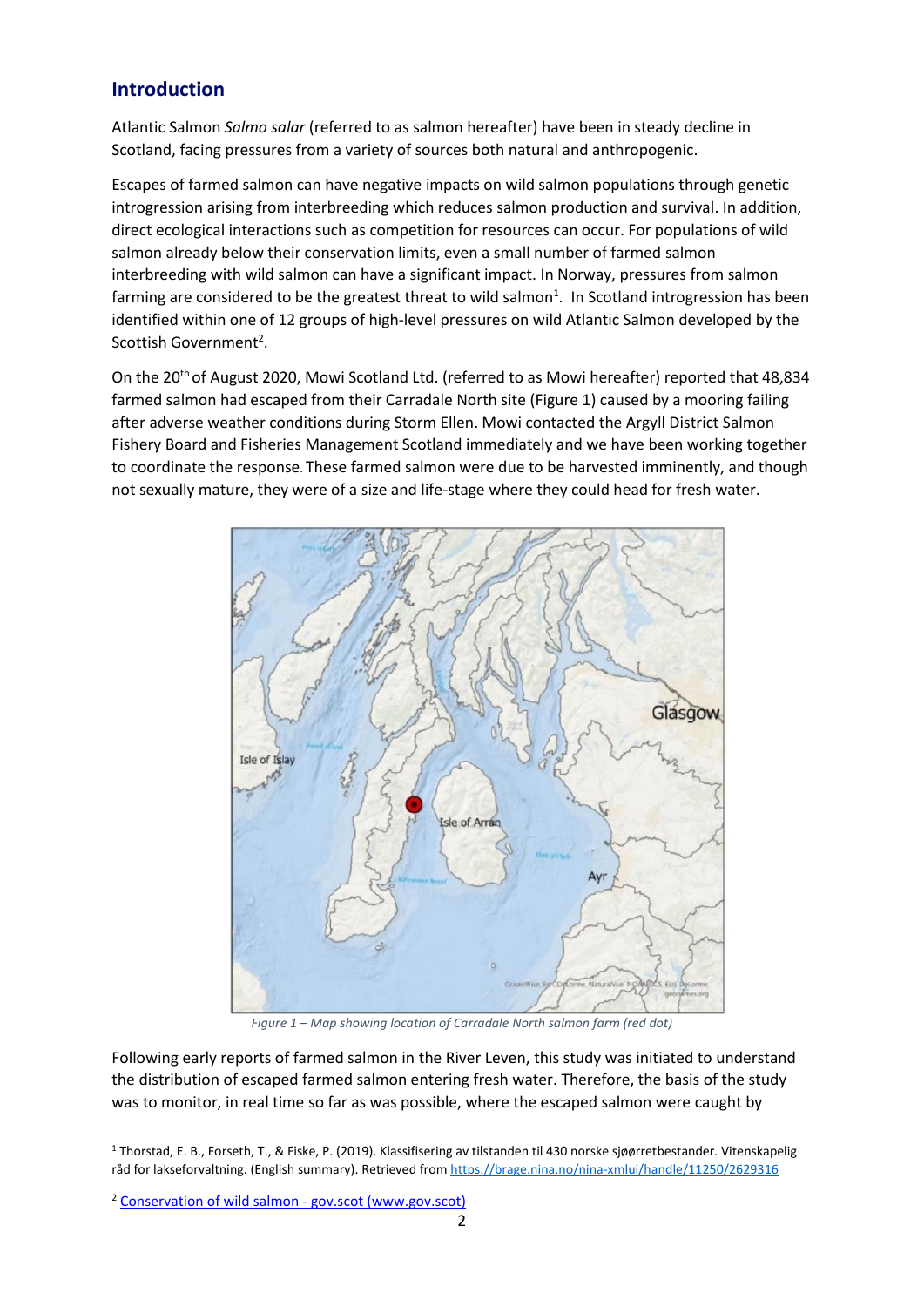anglers with the intention of supporting the knowledge base for escapes in Scotland and ensuring evidence-based management decisions are made. To ensure accuracy in determining where farmed salmon were appearing and assess anglers' accuracy in determining farmed salmon from wild, scale samples were taken so that an identification could be made of farmed or wild origin. Scales show growth patterns, which can be used to differentiate farmed and wild salmon. By reporting the process for monitoring escapes and providing evidence of the distribution of farmed salmon we hope this will contribute to the growing evidence base for what happens when a large-scale escape occurs off Scotland with a view to improving management actions in both the marine and freshwater environments.

The next phase of this work is to understand the genetic impact if any on wild populations. To understand any such impacts, Fisheries Management Scotland alongside Marine Scotland Science and funded by Mowi, have established a genetic monitoring project. The purpose of this work is to determine whether any impact on the genetic integrity of wild salmon populations occurred following this escape. First year baseline data was collected in September 2020, and this will be compared to data collected in 2021 and subsequent years. This work will also show whether the escaped farmed salmon were able to survive and breed the following year and the extent of any genetic introgression. The results from this work will be reported separately.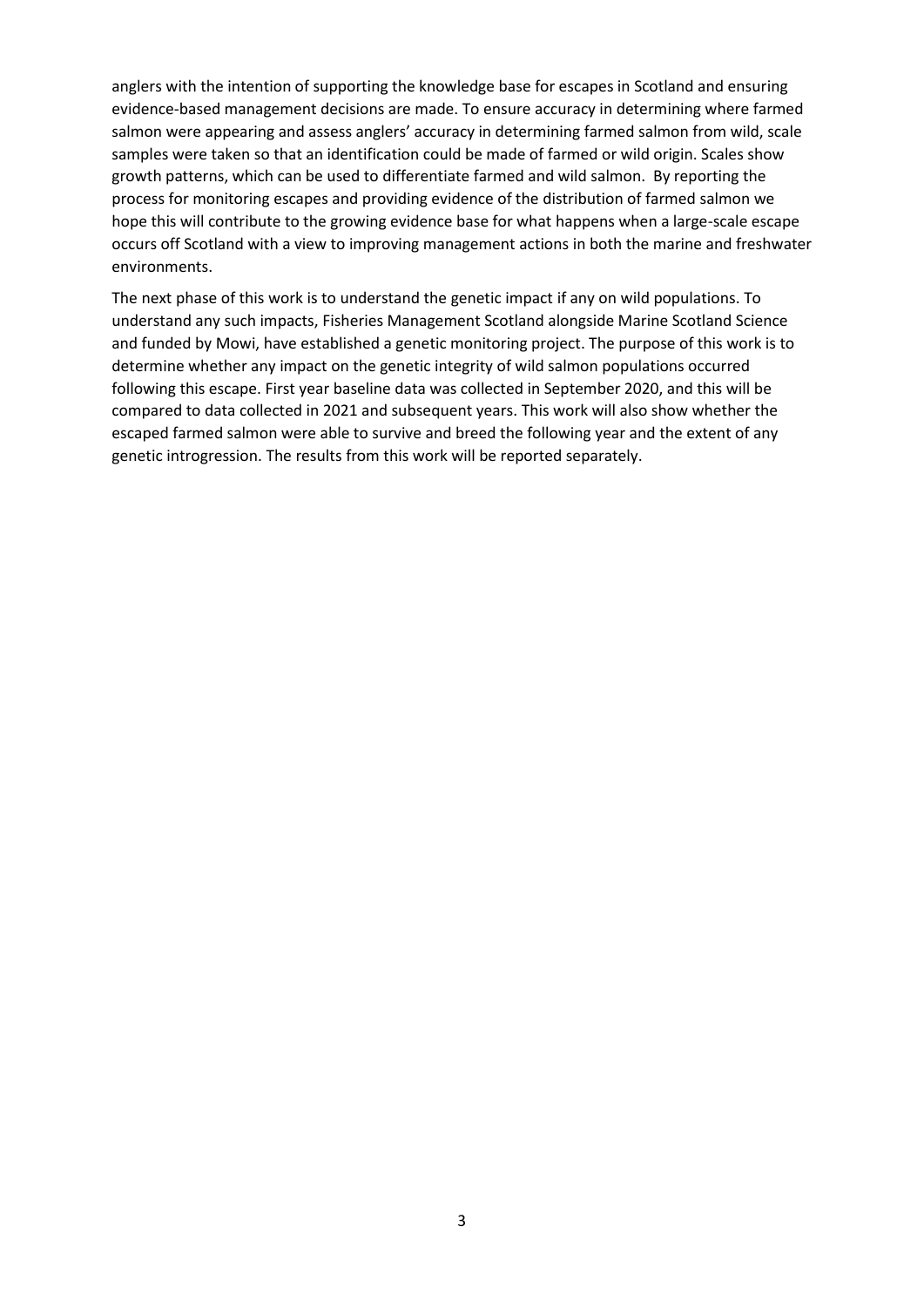### **Methods**

Fisheries Management Scotland worked closely with relevant stakeholders surrounding the Kilbrannan Sound – Argyll District Salmon Fishery Board, Argyll Fisheries Trust, Ayrshire Rivers Trust, Clyde River Foundation, Loch Lomond Fisheries Trust and Loch Lomond Angling Improvement Association. All were actively involved in developing a coordinated response and subsequent monitoring of the escape.

### *Reporting of Escaped Farmed Salmon*

At the outset of the escape, Fisheries Management Scotland release[d guidance for anglers](http://fms.scot/publications/guidance-for-anglers-on-identification-of-farmed-fish/) on how to distinguish farmed and wild salmon. The size of the salmon (4-5kg) as reported by Mowi was also highlighted to anglers to aid identification of farmed salmon from this specific escape. Alongside this information, an [online reporting system](https://app.smartsheet.com/b/form/b432577f816b400cbe8902bd3b799200) was designed using *Smartsheet* and made available. This system allowed collation of information relating to location of capture, weight, and photographic evidence. Other records were also collated from alternative sources including social media (where permission was given) and reports through local fisheries trusts.

#### *Scale reading*

To corroborate anglers' visual identifications of farmed or wild salmon, we requested that anglers take scale samples from any salmon caught. Salmon scales have 'circuli', ridges which when examined under a microscope provide information on the fish's life history. Farmed salmon have very uniform, close-together circuli, reflecting a relatively constant growth, in comparison to wild salmon whose growth will vary with the season and whether in marine or fresh water. As part of the guidance given to anglers, and within the online reporting system itself, information on how to take and store scale samples from salmon was provided. Scale packets were distributed to the rivers dealing with high numbers of salmon caught to facilitate storage and transport. Staff at Ayrshire Rivers Trust read, catalogued, and classified scales as either farmed or wild as per Scottish Fisheries Coordination Centre scale reading protocols.

Scales were dried then examined under either a Fluke 1473 Stereo microscope (10x eyepiece) or Brunel MXt 4 Stereo Microscope. Using Fuji X Mount adapters, the scales were photographed using Fiji XT20 and XT3 cameras with microscope adaptors. The scales were classified as either farmed or wild, assigned a unique code and the same code was applied to any photographs of the corresponding salmon (where available). To ensure there was no double counting of records, or that nothing had been omitted, a quality assurance process was instigated between Fisheries Management Scotland and Ayrshire Rivers Trust.

Due to the high-profile nature of the escape, and the importance of accurate information, we elected to seek independent verification of the categorisation of scales. Therefore, Marine Scotland Science re-analysed the samples. This was done "blind", without prior knowledge of the classification assigned by Ayrshire Rivers Trust, but with access to the photographs of the salmon (where available). Results from these two analyses are presented below.

### *Categorisation*

Given that not all records came through the Fisheries Management Scotland reporting system, there are different types of records that form our analysis ([Table 1](#page-4-0)). Only records which included scales have been categorically confirmed as farmed or wild.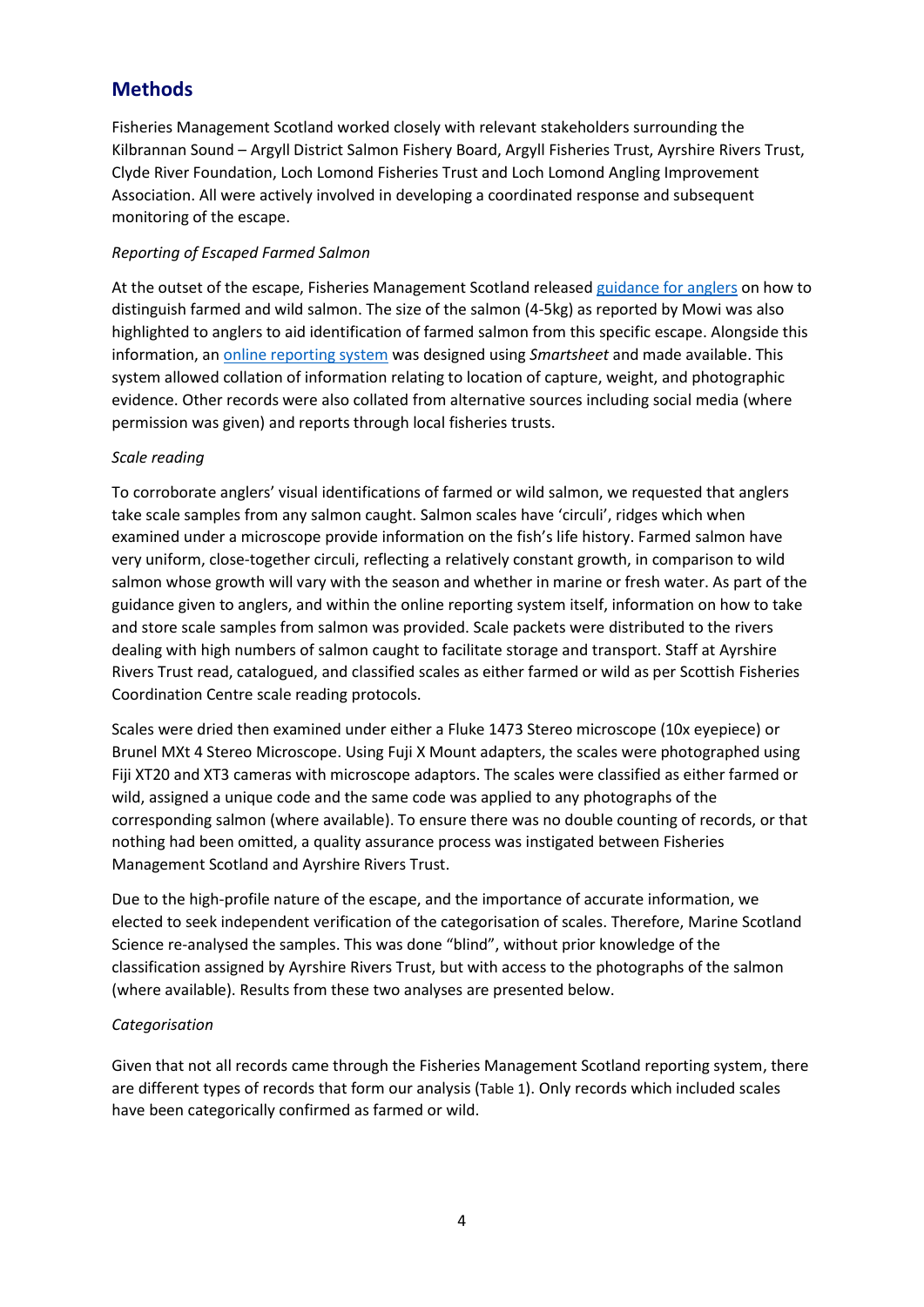| Type of record          | <b>Information included</b>                                        |
|-------------------------|--------------------------------------------------------------------|
| Complete                | Photograph of salmon and scale provided, alongside other data      |
|                         | including location, date, and weight                               |
| Photograph only         | Photograph of salmon but no scales, alongside other data including |
|                         | location, date, and weight                                         |
| Descriptive information | Location, date, and weight                                         |
| only                    |                                                                    |

<span id="page-4-0"></span>*Table 1 – types of records received from anglers on farmed salmon records.*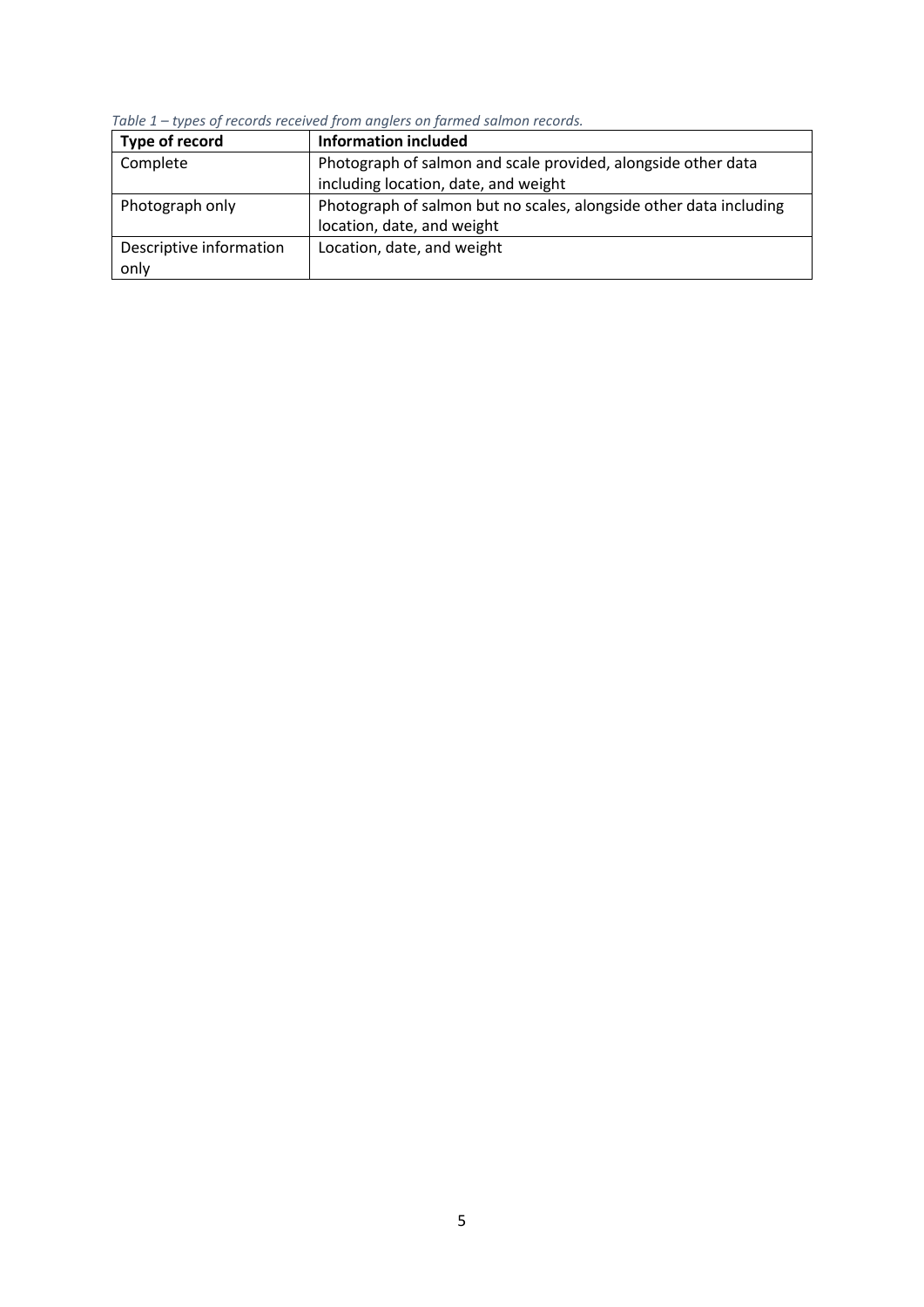# **Results**

### *Location of records*

There were 17 rivers across Scotland and North-West England with confirmed captures of farmed salmon through the scale reading process [\(Figure 2\)](#page-6-0). However, there were six further rivers from which no scale samples were available for verification ([Table 2](#page-5-0)).

| <b>River</b>      | Verified records by scale reading | <b>Total records</b> |
|-------------------|-----------------------------------|----------------------|
| Annan             | 1                                 | 1                    |
| Ayr               | 12                                | 14                   |
| Barassie Beach    |                                   | $\overline{2}$       |
| <b>Black Cart</b> |                                   | $\overline{2}$       |
| Derwent           | 1                                 | 12                   |
| Doon              | 41                                | 55                   |
| Echaig            | 5                                 | 36                   |
| Eden              | $\mathbf{1}$                      | $\mathbf{1}$         |
| Fyne              |                                   | $\mathbf{1}$         |
| Garnock           | 8                                 | 10                   |
| Girvan            | 38                                | 61                   |
| Irvine            | 9                                 | 11                   |
| Kelvin            | $\mathbf{1}$                      | 1                    |
| Laggan (Islay)    |                                   | $\mathbf{1}$         |
| Leven             | 118                               | 194                  |
| Lomond            | $\mathbf{1}$                      | 1                    |
| Luce              | $\overline{\phantom{0}}$          | $\mathbf{1}$         |
| Lune              | $\mathbf{1}$                      | $\mathbf{1}$         |
| Naver             |                                   | $\mathbf{1}$         |
| <b>Border Esk</b> | 4                                 | 4                    |
| Ehen              | 2                                 | $\overline{2}$       |
| Ruel              | $\mathbf{1}$                      | $\mathbf{1}$         |
| Stinchar          | 51                                | 52                   |

<span id="page-5-0"></span>*Table 2 – locations of the farmed salmon records confirmed by scale sampling and across all records.*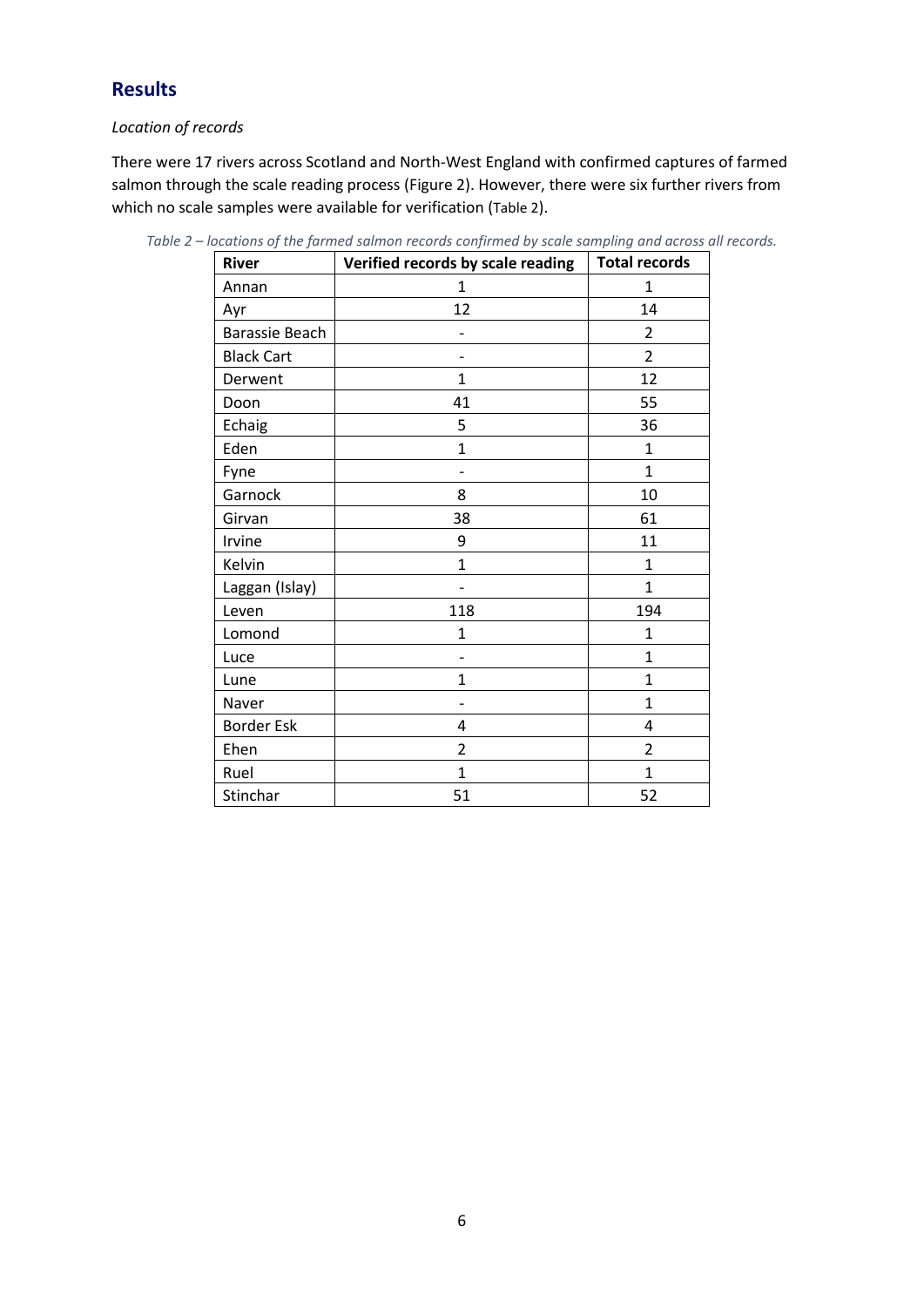<span id="page-6-0"></span>

*Figure 2 – Locations of farmed salmon captures validated by scale reading only (N=310)*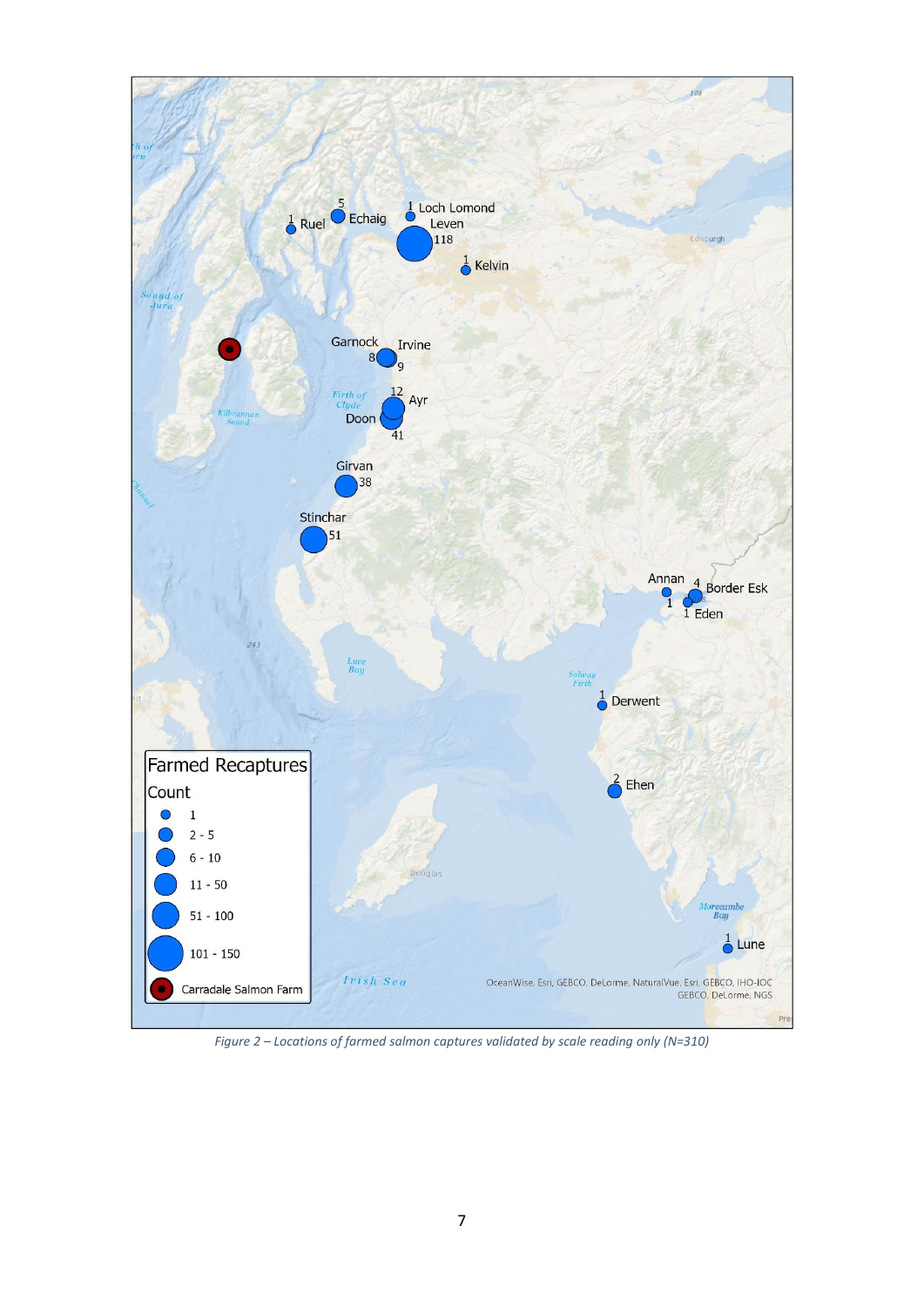### *Classification of salmon*

A total of 466 reports of farmed salmon were received [\(Table 3\)](#page-7-0). Of those, 310 records had scale samples associated with them and could therefore be verified as farmed or wild.

<span id="page-7-0"></span>

| Table 3 – Breakdown of type of records received by Fisheries Management Scotland and Ayrshire Rivers Trust combined |  |  |
|---------------------------------------------------------------------------------------------------------------------|--|--|
|                                                                                                                     |  |  |

| Complete records             | 210 |
|------------------------------|-----|
| Photograph only              |     |
| Descriptive information only |     |
| <b>Total records</b>         | 466 |

Ayrshire Rivers Trust read a higher number of scales than Marine Scotland Science, as additional scales were received by the Trust late in the year after issuing the scale photographs to Marine Scotland Science. These additional scales were classified only by Ayrshire Rivers Trust. From Ayrshire Rivers Trust's analysis, 295 were classified as farmed salmon [\(Table 4\)](#page-7-1). Of the 15 classified as wild salmon, two were originally identified by the anglers as wild and were subsequently released back into the river.

<span id="page-7-1"></span>*Table 4 – Ayrshire Rivers Trust's classification details from scale reading*

| Category of record                   | Number | % |
|--------------------------------------|--------|---|
| Total salmon classified using scales | 310    |   |
| Farmed salmon                        | 295    |   |
| Wild salmon                          | 15     |   |

Marine Scotland Science read 285 scales. This number was lower than Ayrshire Rivers Trust as 11 scales were deemed unreadable due to poor quality scales. Marine Scotland Science classified 277 scales as farmed, representing 97% of their total sample [\(Table 5\)](#page-7-2). Overall, there was a high level of agreement in the classification of scales read by Marine Scotland Science and Ayrshire Rivers Trust. Of the 285 scales read by Marine Scotland Science, scales from five fish were classified differently to Ayrshire Rivers Trust.

<span id="page-7-2"></span>*Table 5 – Marine Scotland Science's classification details from scale reading*

| Category of record                   | Number | % |
|--------------------------------------|--------|---|
| Total salmon classified using scales | 285    |   |
| Farmed salmon                        | 277    |   |
| Wild salmon                          |        |   |

### *Timing of records*

Looking at only those records verified using scale samples, the first record of a farmed salmon was reported within nine days of the escape. Farmed salmon captures tailed off in late October (possibly as a result of adverse angling conditions and constant high-water levels), and the season ended for most rivers at the end of October. At that point angling effort ceased. However, we received some reports of suspected farmed salmon in the River Leven. In addition, at the time of finalising this report, on the 2<sup>nd</sup> March 2021, there have been six suspected records of farmed salmon captures in the Leven.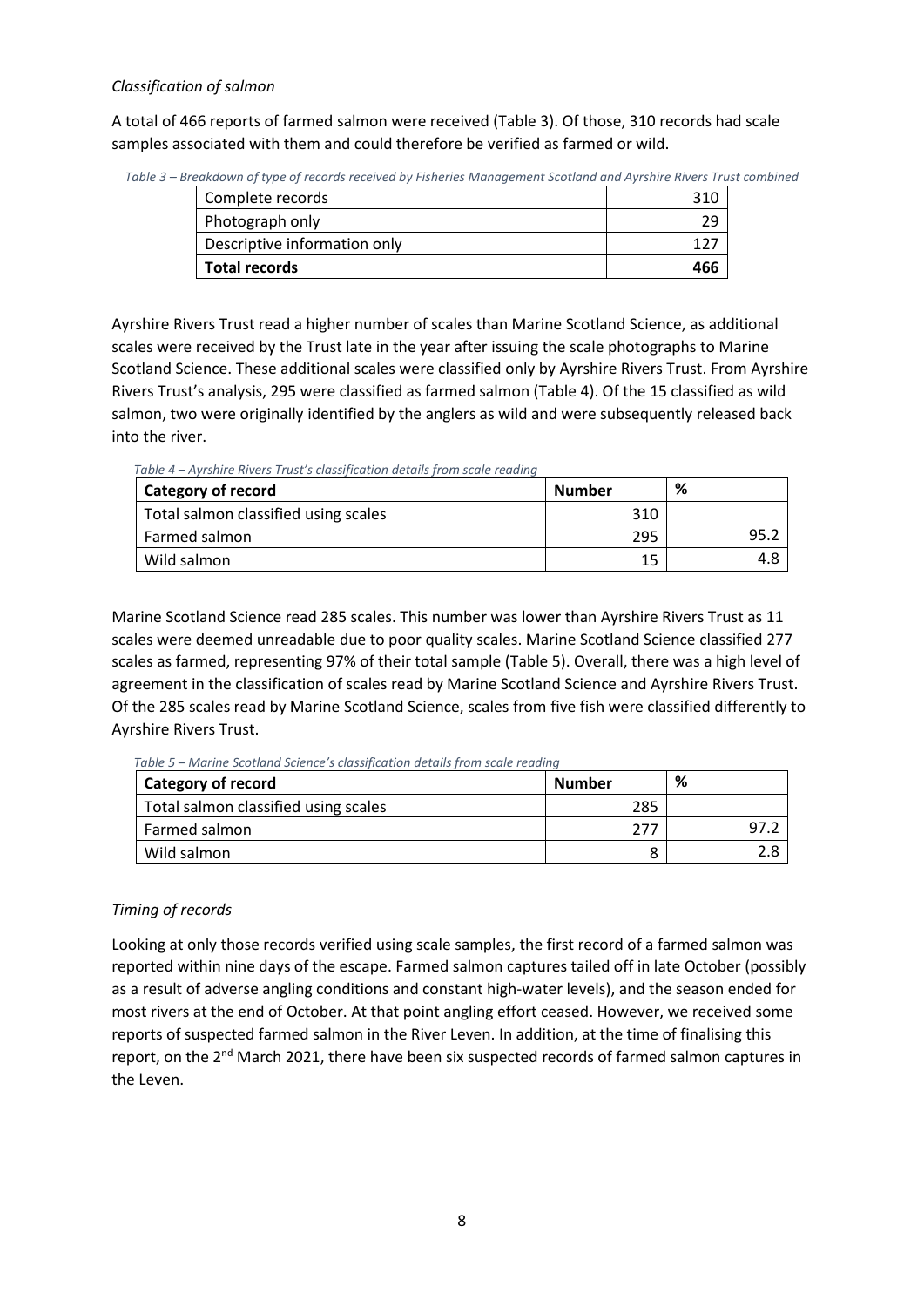

<span id="page-8-0"></span>*Figure 3 – Counts of verified farmed salmon (using scale reading) against date of capture*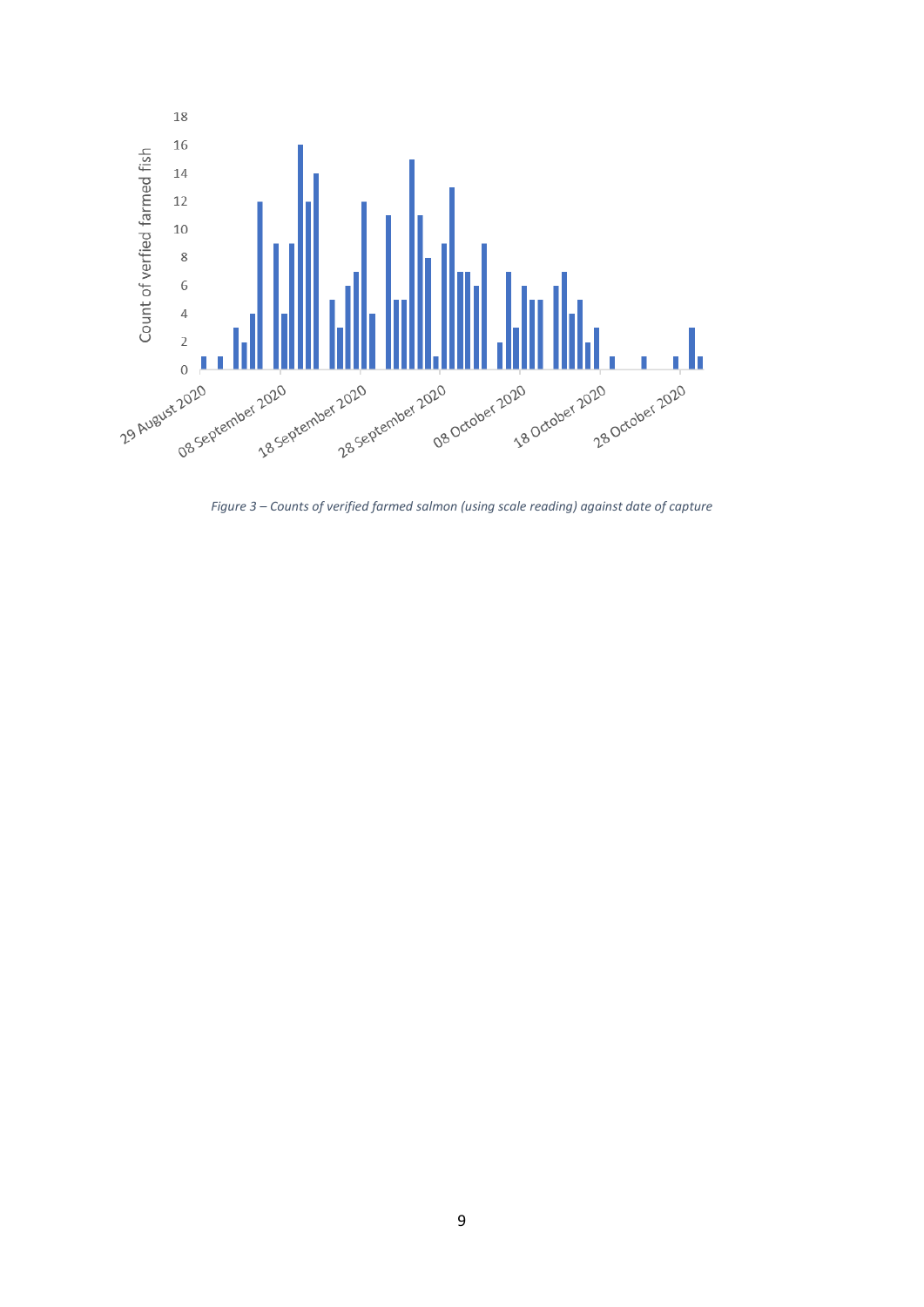### **Summary**

The results presented here demonstrate that escaped farmed salmon originating from the Kilbrannan Sound, rapidly dispersed and appeared in many rivers across the west of Scotland and north west England. Fisheries Management Scotland received reports of escaped farmed salmon from 22 rivers. Escaped farmed salmon were verified through scale reading as definitely entering 17 rivers, but the analysis demonstrates that visual identification of farmed salmon by anglers was highly accurate (95-97%). The results demonstrate the speed and high level of dispersal with which the farmed salmon entered fresh water [\(Figure 3\)](#page-8-0). The first capture was 9 days after the event. It should be noted that the techniques deployed in this study cannot guarantee that all the salmon caught originated from Carradale North. However, given the timing of the captures and that the farmed salmon were all a similar size to those reported by Mowi, we are confident that the majority did come from this specific escape.

Fisheries Management Scotland are in the process of establishing a workstream with regulators and industry to assess the feasibility and practicality of recapturing escaped farmed salmon as soon as possible after an escape event and before they enter rivers. It is important to emphasise that salmon caught as part of the current study were not captured with the purpose of trying to remove all, or even the majority, of the escaped salmon. The vast majority of escaped salmon remain unaccounted for.

To understand the geographic extent to which escaped farmed salmon dispersed, it is necessary to rely on accurate records from anglers. As highlighted above, this is in part a function of angler effort, but it is also dependent on the willingness of anglers to formally report captures of suspected farmed salmon. We received a number of anecdotal records of farmed salmon being captured, but not reported. For example, there are anecdotal records of multiple farmed salmon having been caught in the Clyde region, but only one record is available (Pers. Comm. W. Yeomans, 2021.). On that basis, the figures reported here should be considered to be the minimum number of farmed salmon captured. There were also several rivers which had little to no angler effort but would be expected to have escaped salmon presence. This highlights the importance of further investigation to understand the extent of genetic introgression, if any, arising from this escape.

A high proportion of the overall number of farmed salmon recorded in rivers were in the Loch Lomond system, focussed on the River Leven. There was a significant angling presence on the river, and this angling effort is potentially reflected in the number of farmed salmon recorded on that system. The River Endrick is designated as a Special Area of Conservation with Atlantic salmon species present as a qualifying feature. Site condition monitoring undertaken by NatureScot shows this Special Area of Conservation is currently in an unfavourable condition. Across the six Ayrshire rivers, there were also a significant number of farmed salmon captured and reported despite adverse angling conditions prevailing during the month of October.

Whilst there is variation in the catch efficiency of anglers both geographically and throughout the angling season, it is generally accepted that anglers catch in order of 10% of the wild salmon entering Scotland's rivers. If a capture efficiency of 10% is applied, we can predict that a minimum of 3000 farmed salmon entered Scottish rivers. As highlighted above, it is likely that this is an underestimate of the total numbers of farmed salmon entering rivers. Returns of wild salmon from sea have been in decline for several decades and many of the rivers in question are currently below their conservation limits. Particularly where rivers are below their conservation limits, any interbreeding